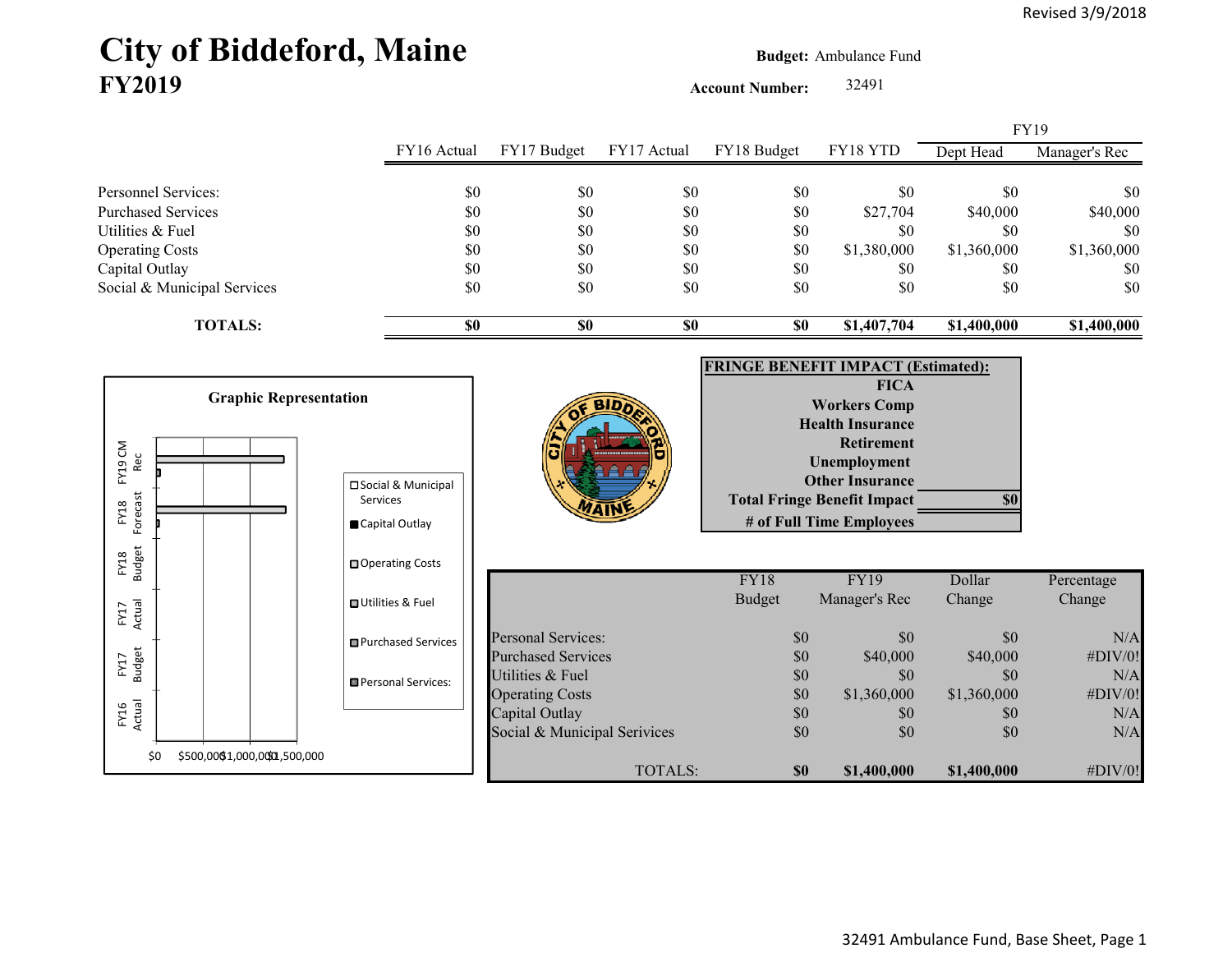#### Purchased Services

| Account                      |                         | FY16       | <b>FY17</b>   | <b>FY17</b> | <b>FY18</b> | <b>FY18</b>              | FY19                     |                          |
|------------------------------|-------------------------|------------|---------------|-------------|-------------|--------------------------|--------------------------|--------------------------|
| Number                       | Description             | Actual     | <b>Budget</b> | Actual      |             | Budget YTD 02/28/18      | Dept Head                | Mgr's Rec                |
|                              | 60310 Service Contracts | \$0        | \$0           | \$0         | \$0         | \$27,704                 | \$40,000                 | \$40,000                 |
| Totals                       |                         | \$0        | \$0           | \$0         | \$0         | \$27,704                 | \$40,000                 | \$40,000                 |
| <b>Other Operating Costs</b> |                         |            |               |             |             |                          |                          |                          |
| Account                      |                         | FY16       | <b>FY17</b>   | <b>FY17</b> | FY18        | FY18                     | <b>FY19</b>              |                          |
| Number                       | Description             | Actual     | <b>Budget</b> | Actual      | Budget      | YTD 02/28/18             | Dept Head                | Mgr's Rec                |
| 60701 Bad Debt               | 60799 Transfer Out      | \$0<br>\$0 | \$0<br>\$0    | \$0<br>\$0  | \$0<br>\$0  | \$280,000<br>\$1,100,000 | \$260,000<br>\$1,100,000 | \$260,000<br>\$1,100,000 |
| Totals                       |                         | \$0        | \$0           | \$0         | \$0         | \$1,380,000              | \$1,360,000              | \$1,360,000              |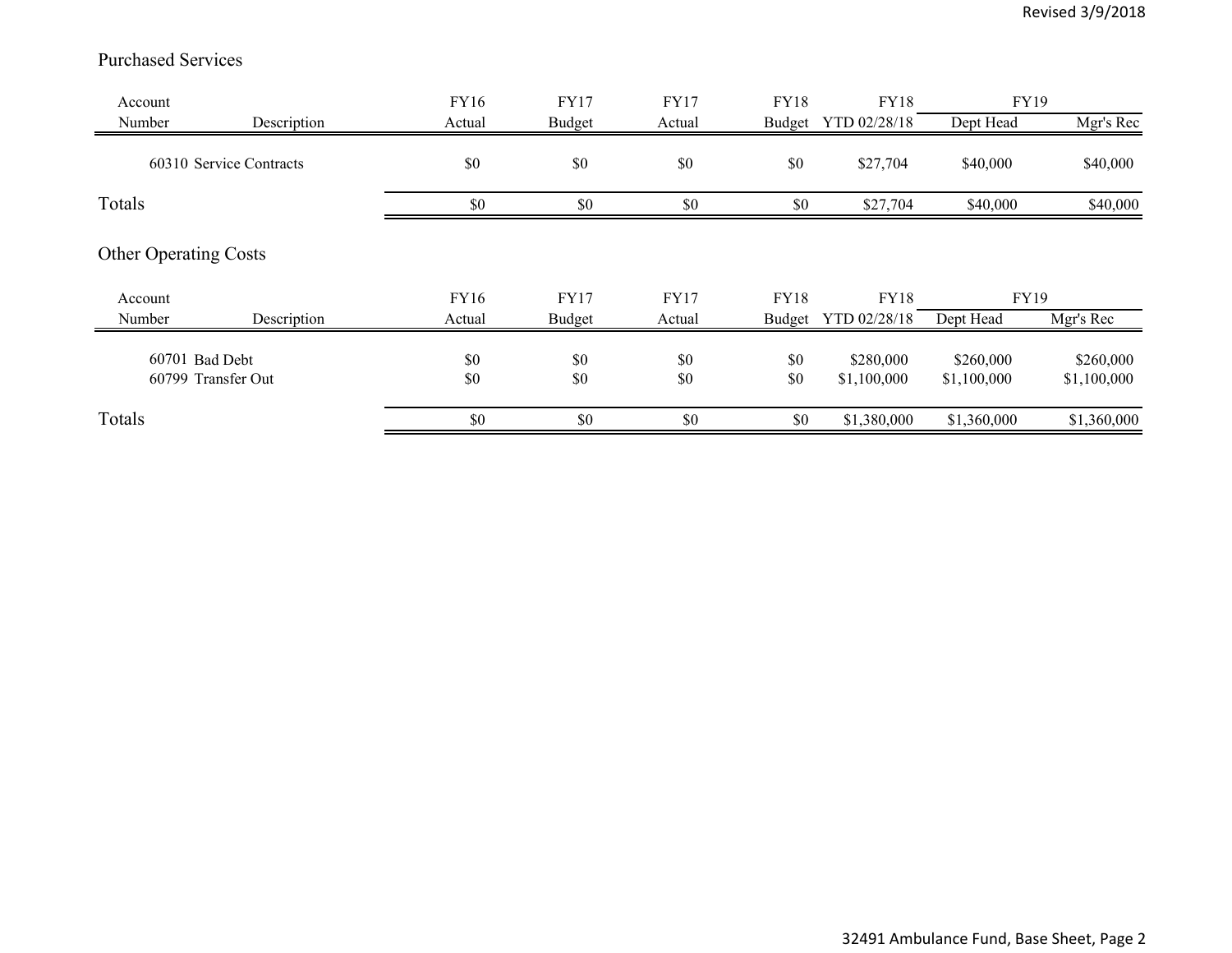

### **Fiscal Year 2019 Budget Request**

March 9, 2018 **Department:** Ambulance Fund

Account Title: Service Contracts

Department Number: 32491 32491 Account Number: 60310

| FY2016 | FY 2017       | FY 2017 | FY 2018       | FY 2018       |
|--------|---------------|---------|---------------|---------------|
| Actual | <b>Budget</b> | Actual  | <b>Budget</b> | Est. Expended |
|        |               |         |               |               |
| \$0.00 | \$0.00        | \$0.00  | \$0.00        | \$40,000.00   |

| FY-2019       | Department  | City Mgr       | Council | Increase    |
|---------------|-------------|----------------|---------|-------------|
|               | Reauest     | Recommendation | Action  | (Decrease)  |
| <b>Budget</b> | \$40,000.00 | \$40,000.00    |         | \$40,000.00 |

**Support for Budget Request:** Provide justification for the budget request using as much detail as possible

 to support it. Examples of acceptable support include unit costs, quantity estimates, price quotes, etc. Requests based solely on a percentage increase above the previous budget will not be accepted. Use additional sheets if necessary.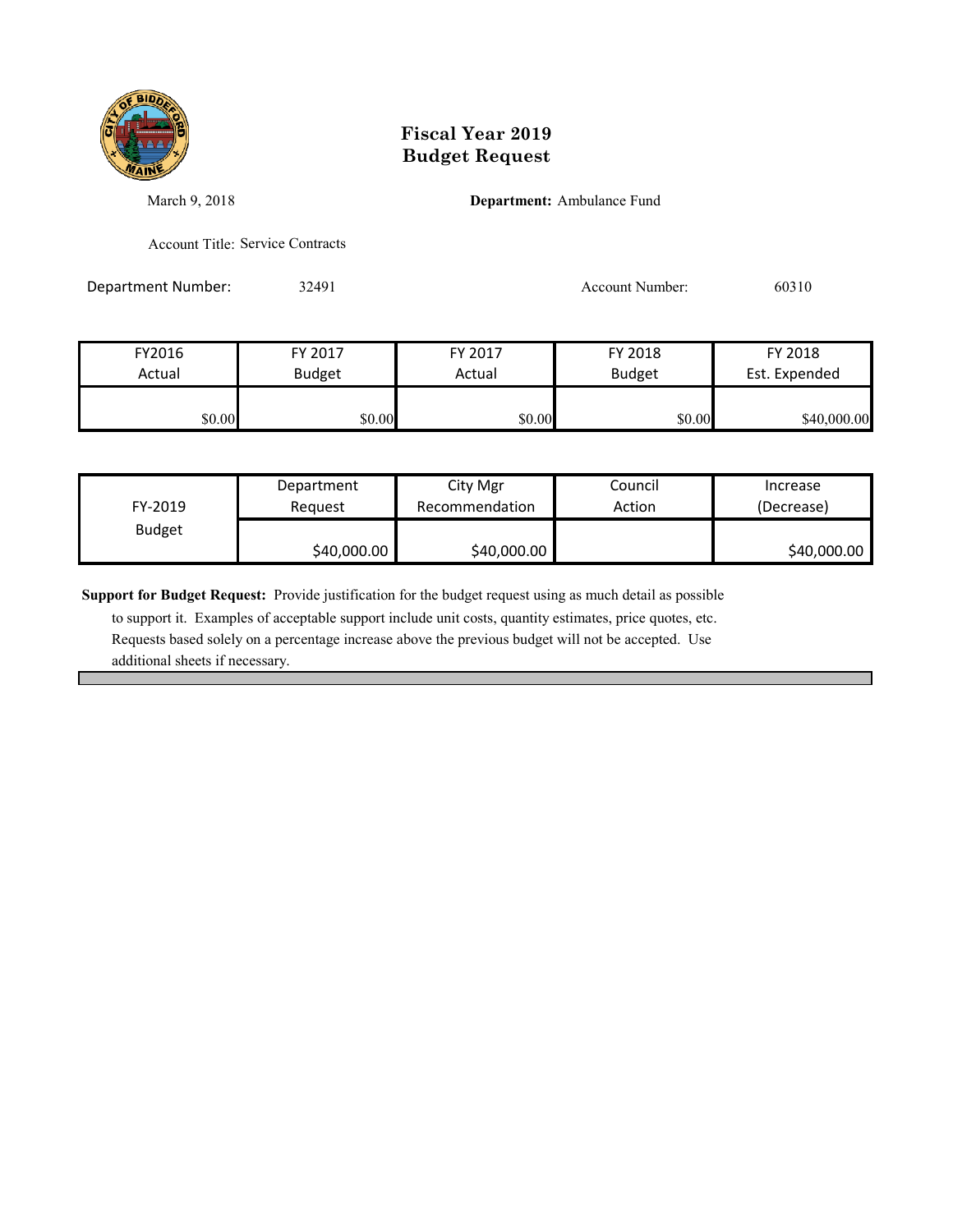

### **Fiscal Year 2019 Budget Request**

March 9, 2018 **Department:** Ambulance Fund

Account Title: Bad Debt

Department Number: 32491 32491 Account Number: 60701

| FY2016 | FY 2017       | FY 2017 | FY 2018       | FY 2018       |
|--------|---------------|---------|---------------|---------------|
| Actual | <b>Budget</b> | Actual  | <b>Budget</b> | Est. Expended |
|        |               |         |               |               |
| \$0.00 | \$0.00        | \$0.00  | \$0.00        | \$280,000.00  |

|               | Department   | City Mgr       | Council | Increase     |
|---------------|--------------|----------------|---------|--------------|
| FY-2019       | Reauest      | Recommendation | Action  | (Decrease)   |
| <b>Budget</b> |              |                |         |              |
|               | \$260,000.00 | \$260,000.00   |         | \$260,000.00 |

**Support for Budget Request:** Provide justification for the budget request using as much detail as possible

 to support it. Examples of acceptable support include unit costs, quantity estimates, price quotes, etc. Requests based solely on a percentage increase above the previous budget will not be accepted. Use additional sheets if necessary.